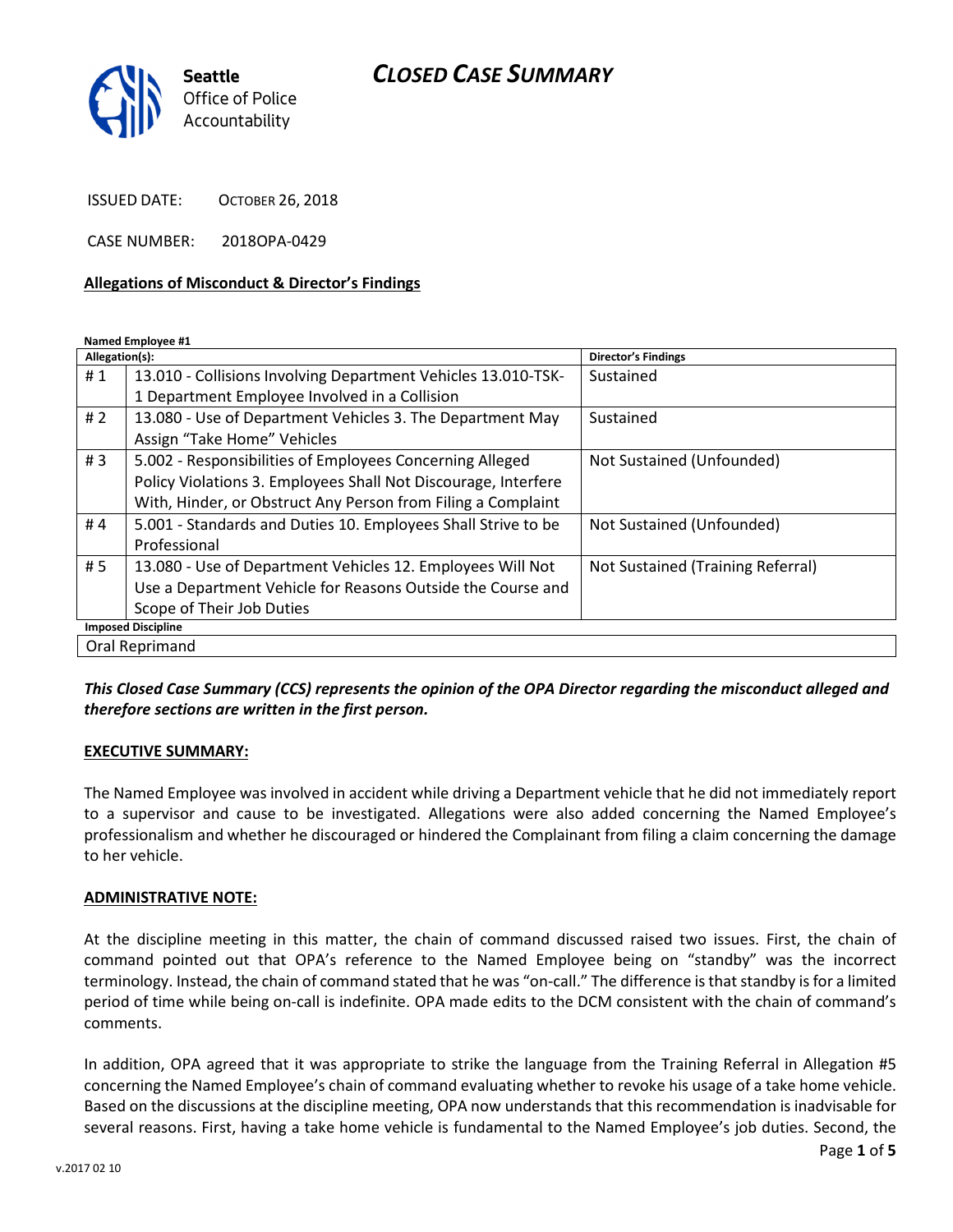

Seattle Office of Police Accountability

# CLOSE CASE SUMMARY

OPA CASE NUMBER: 2018OPA-0429

Named Employee clearly understands the mistake he made and there is no reason to believe that he will ever violate this policy again.

Lastly, OPA corrected an incomplete sentence on pg. 5.

#### ANALYSIS AND CONCLUSIONS:

### Named Employee #1 - Allegation #1 13.010 - Collisions Involving Department Vehicles 13.010-TSK-1 Department Employee Involved in a Collision

Named Employee #1 (NE#1) was driving a Department issued take home vehicle when he got in an accident with a parked vehicle. NE#1 attempted to locate the owner – who was later identified as the Complainant – and spoke to a neighbor who knew the owner. The neighbor tried to reach the Complainant but was unsuccessful. NE#1 left his contact information with the neighbor, as well as a note for the Complainant. Photographs by a witness indicated that NE#1 had a lawnmower in the back of his assigned vehicle (which was an unmarked pickup truck).

SPD Policy 13.010-TSK-1 sets forth the responsibilities of a Department employee who is involved in a collision while driving a SPD vehicle. Relevant to this case, the policy requires that the officer: notify a supervisor immediately; and remain on scene until relieved by the supervisor.

Here, NE#1 failed to immediately notify a supervisor and to remain on scene until relieved by the supervisor. He acknowledged that he violated policy in this regard and did not have a valid explanation for why he did so. When he failed to take these steps, he acted contrary to the Department's clear directions and expectations, which are in place due to the significant liability that can flow from accidents involving Department vehicles. For these reasons, I recommend that this allegation be Sustained.

Recommended Finding: Sustained

## Named Employee #1 - Allegation #2 13.080 - Use of Department Vehicles 3. The Department May Assign "Take Home" Vehicles

SPD Policy 13.090-POL-3 concerns the assigning of take home vehicles to Department employees. This policy instructs that employees must sign and comply with the Take Home Vehicle Agreement. This agreement sets forth the various limitations on the use of the vehicle by the employee. Included among the prohibited conduct is the following: "Transporting unsecured loads, debris, and other materials and equipment in pick-up truck beds and on vehicles, except in the performance of SPD job duties." The limitations within the agreement are also set forth in SPD Policy 13.080-POL-11.

A photograph taken of the accident by a witness indicated that NE#1 had a lawnmower in the back of the truck. NE#1 explained to OPA that he had been working in the yard that day and was taking his lawnmower to the gas station and was planning on filling both it and his truck up with gas.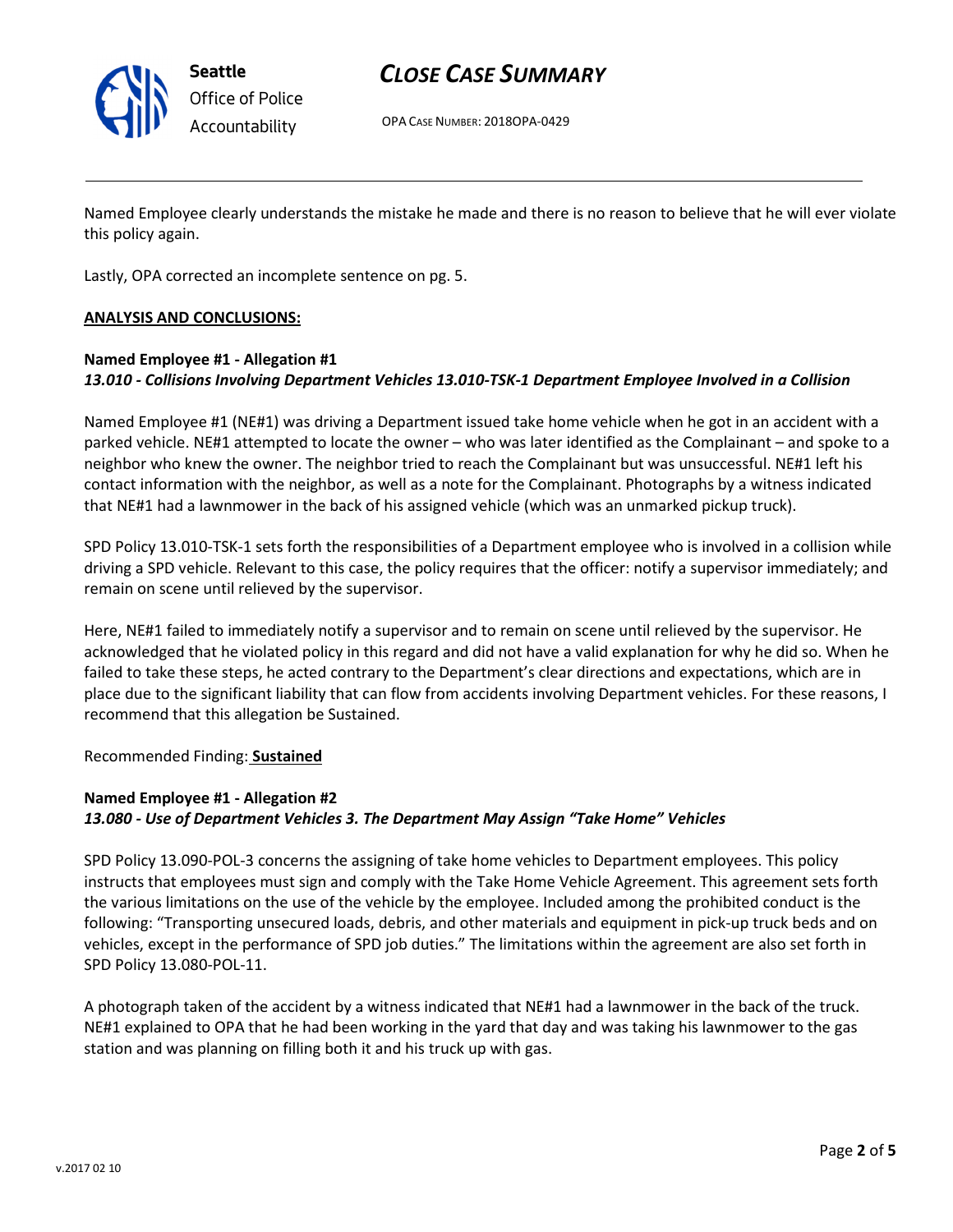

Seattle Office of Police Accountability

# CLOSE CASE SUMMARY

OPA CASE NUMBER: 2018OPA-0429

As discussed above, the policy and the agreement that NE#1 signed precluded him from transporting equipment in the bed of the truck. When he did so here, he violated policy. As such, I recommend that this allegation be Sustained.

Recommended Finding: Sustained

### Named Employee #1 - Allegation #3

### 5.002 - Responsibilities of Employees Concerning Alleged Policy Violations 3. Employees Shall Not Discourage, Interfere With, Hinder, or Obstruct Any Person from Filing a Complaint

The Complainant confirmed that a note was left for her and with her neighbor. She stated that she called NE#1 the next morning and that he called her back right away. She stated that the NE#1 was very apologetic and said that he would cover the accident with his insurance. She arranged for a tow truck, but NE#1 called her back and asked her to cancel the tow. He then did not call back until several hours later. He told the Complainant that he had to file a police report. She stated that she had not yet seen that report. They started to go back and forth on the coverage for the car. NE#1 told her about the City claim process. NE#1 started to complete the claim form for her, which she found a little strange. She spoke to an investigator who told her that she was supposed to file the claim forms herself. The investigator informed her that NE#1 was a police officer. She stated that she asked NE#1 some further questions but he did not respond to her and told her that they could not speak anymore because it was an ongoing civil matter.

NE#1 also recalled that he left a note both for the Complainant and her neighbor. He stated that she called him the next morning and he told her that he would use his insurance and, if that did not work, he would pay for the damage out of pocket. He told her that he worked for the City at that time. He recalled that she stated that she was going to call a tow truck. He then spoke to his Lieutenant who told him that there needed to be a police investigation. He contacted the Complainant and told her that he had called the police. She said that she wanted to come to the scene. NE#1 said that he would call her when the police arrived. An Officer and a Sergeant then responded to the scene and conducted the investigation. As discussed, the Complainant was present at least for a portion of the incident.

SPD Policy 5.002-POL-3 precludes Department employees from discouraging, interfering with, hindering, or obstructing any person from filing a complaint.

Based on the above, I find no evidence that NE#1 violated this policy. He accurately communicated with the Complainant until she filed her civil claim and he could no longer do so. Moreover, he tried to assist her in completing some of the claim forms by filling in his personal information. There is no indication from the record that he tried to obstruct or prevent her from filing her claim.

For these reasons, I recommend that this allegation be Not Sustained – Unfounded.

Recommended Finding: Not Sustained (Unfounded)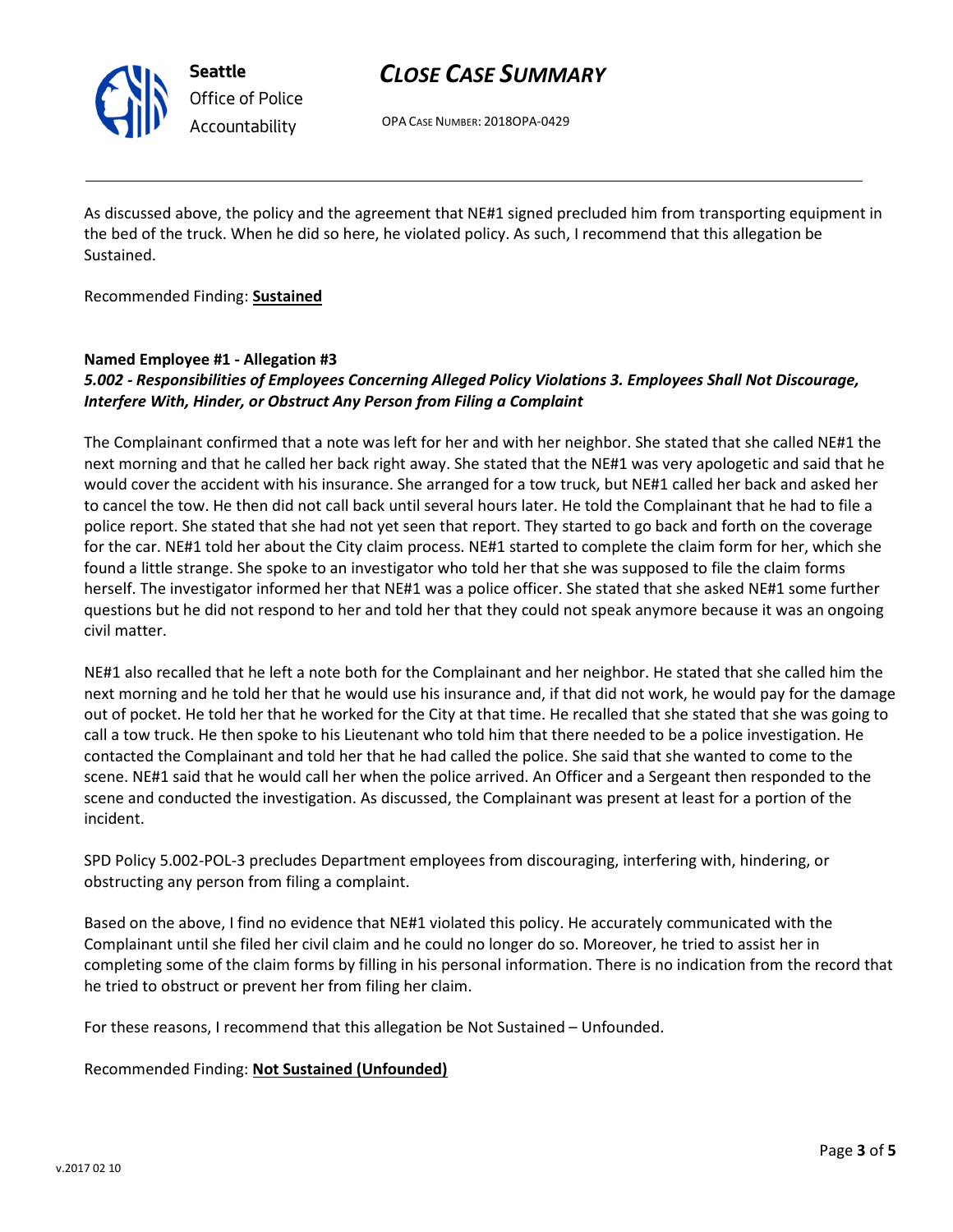

Seattle Office of Police Accountability

OPA CASE NUMBER: 2018OPA-0429

## Named Employee #1 - Allegation #4 5.001 - Standards and Duties 10. Employees Shall Strive to be Professional

SPD Policy 5.001-POL-10 requires that SPD employees "strive to be professional at all times." The policy further instructs that "employees may not engage in behavior that undermines public trust in the Department, the officer, or other officers." (SPD Policy 5.001-POL-10.) The policy further states the following: "Any time employees represent the Department or identify themselves as police officers or Department employees, they will not use profanity directed as an insult or any language that is derogatory, contemptuous, or disrespectful toward any person." (Id.) Lastly, the policy instructs Department employees to "avoid unnecessary escalation of events even if those events do not end in reportable uses of force." (Id.)

Based on my review of the record, I do not believe that there is sufficient evidence establishing that NE#1 was rude, dismissive, or otherwise inappropriate during this incident. While it was unfortunate that he got into an accident and while the Complainant's frustration with not having a car and the City's byzantine claim process is understandable, this does not mean that NE#1 was unprofessional. Moreover, while this incident may have undermined the Department in the Complainant's eyes, NE#1's conduct in this incident is already fully addressed in the two recommended Sustained findings. As such, it is both unnecessary and unwarranted under the facts of this case to also sustain this allegation.

As such, I recommend that this allegation be Not Sustained – Unfounded.

## Recommended Finding: Not Sustained (Unfounded)

### Named Employee #1 - Allegation #5 13.080 - Use of Department Vehicles 12. Employees Will Not Use a Department Vehicle for Reasons Outside the Course and Scope of Their Job Duties

SPD Policy 13.080-POL-12 states that employees will not use a Department vehicle for reasons outside of the course and scope of their job duties. To that end, the Take Home Car Agreement, which was signed by NE#1, stated the following: "The Seattle Police Department agrees to provide the listed "take home" vehicle to the employee, for his or her use only for performance of required job duties, including commuting to and from work and home."

It is OPA's understanding that NE#1 is on-call. This meant that he could be called to a scene if needed at any time. NE#1 indicated to OPA that, on the date in question, he planned to get lunch and then take his truck and lawnmower to fill them up. From a review of the fuel card records, there was no indication that he filled up his vehicle that day.

Moreover, it is OPA's understanding that NE#1 is on-call. This meant that he could be called to a scene if needed at any time. Even though NE#1 was on-call, it was still impermissible for him to have used the truck in the manner that he did. Notably, had he been called to a scene, he would have either had to go home and drop off the lawnmower or drive to the scene with both in his vehicle. Both of which were counter to the purpose and function of the take home vehicle.